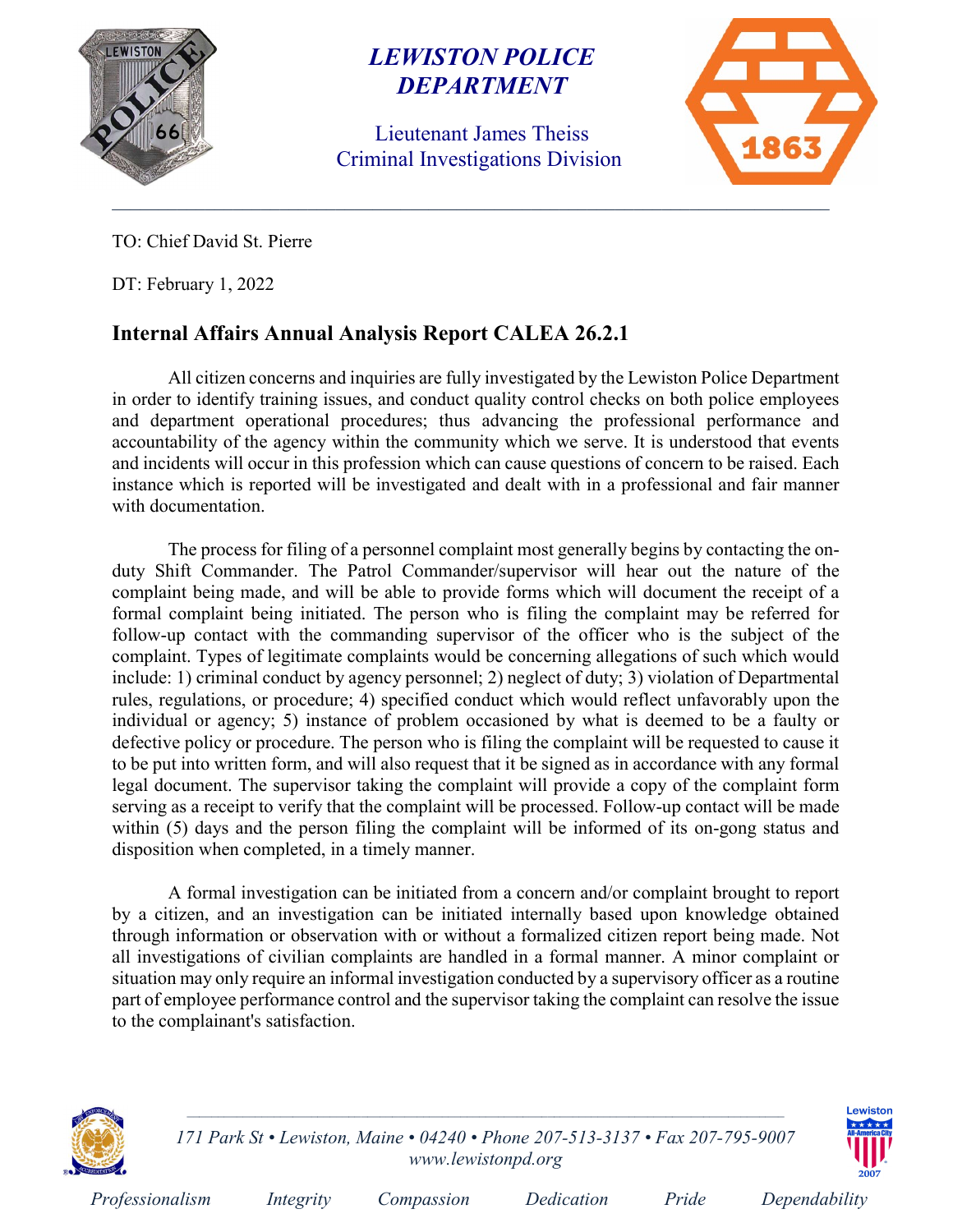

## LEWISTON POLICE DEPARTMENT

Lieutenant James Theiss Criminal Investigations Division



#### Synopsis/Analysis of Lewiston Police Department Actions:

In 2021, the Lewiston Police Department responded to 45,828 calls for service, which resulted in 5,516 cases of further follow-up handling, and made 1,674 arrests (including citations). Of those 5,516 complaints, 476 were referred to Youth and Family Services, while 387 were referred to Criminal Investigation Detectives.

During 2021, there were 3 formal citizen concerns and/or complaints brought to report involving 4 personnel.

| Complaint              | Complainant    | <b>Complaint</b>   |
|------------------------|----------------|--------------------|
| Categorization         | Race           | <b>Disposition</b> |
| Failure to Act         | White          | Unfounded          |
| Inattention to Duty    | African        | Sustained          |
|                        | American/White |                    |
| <b>Excessive Force</b> | African        | Pending            |
|                        | American       |                    |

During 2021, there were 5 internal affairs/patrol supervisor investigations conducted involving 7 personnel that resulted in disciplinary action:

| <b>Complaint Categorization</b>               | <b>Disposition</b> |
|-----------------------------------------------|--------------------|
| Failure to Follow a Direct order or Directive | Sustained          |
| On Duty Accident                              | Sustained          |
| On Duty Accident                              | Sustained          |
| On Duty Accident                              | Sustained          |
| On Duty Accident                              | Sustained          |

During the year of 2021, there were 114 individual Forced Response to Resistance Reports completed stemming from (80) instances of force response encounters involving 41 officers or 52% of the sworn compliment. Using an average of approximately 3 incidents per officer, 10 officers or 13% of the sworn compliment of officers were above the average, accounting for 59, or 52% of the response to resistance reports. Of the 80 reported incidents, 76% involved Caucasians, 31% involved Blacks, 0% involved Hispanics. (In some incidents Caucasians, Blacks and Hispanics may have been involved in the same incident which would cause overlapping percentages)



171 Park St • Lewiston, Maine • 04240 • Phone 207-513-3137 • Fax 207-795-9007 www.lewistonpd.org